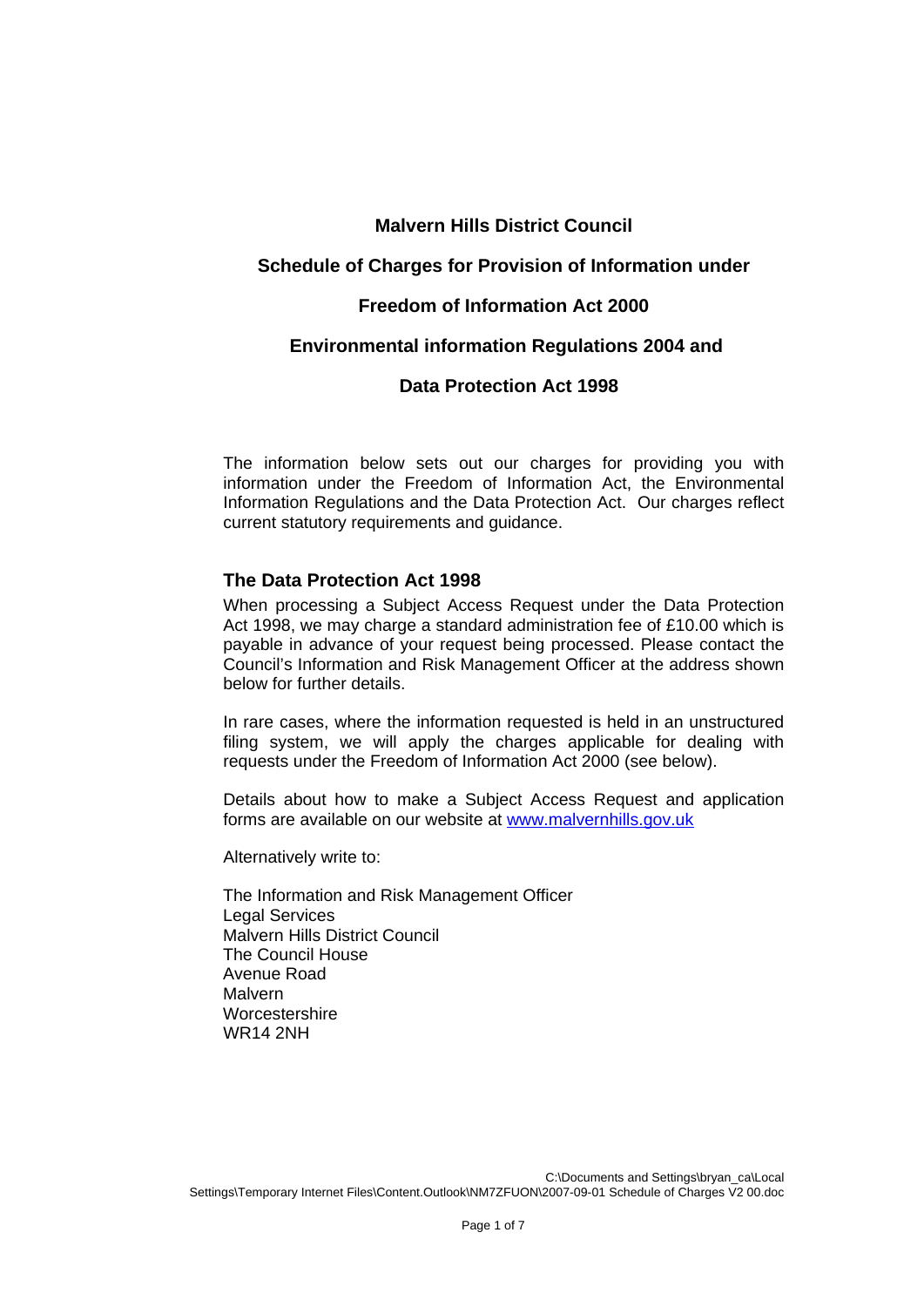# **The Freedom of Information Act 2000**

We do not charge for processing requests under the Freedom of Information Act, providing that the cost of processing does not exceed the statutory limit of £450.00. This allows for 18 hours (two and-a-half-days) of time at a rate of £25.00 per hour. When estimating how long it will take to process a request, we take into account the time it will take us to locate, retrieve and extract the information requested.

We reserve the right to refuse a request where the estimated cost of processing exceeds £450.00. However, before refusing a request on this basis, we will always work with you to look at other ways of providing the information so that your request does not exceed the statutory limit.

Where we agree to process a request which exceeds the statutory limit of £450.00, you will be asked to pay our processing costs at a rate of £25.00 per hour.

### **Disbursements**

Any disbursements associated with the processing of your request are payable in advance. Examples of disbursements include the costs of postage, reproducing the information and printing. See the table below for our Disbursements Charges.

### **Making More than One Request**

For the purpose of calculating the statutory limit, where we receive two or more requests, within 60 days of each other, from an individual or group of individuals who appear to us to be acting together or in pursuance of a campaign, we may be entitled to aggregate the costs of processing those requests.

### **Environmental Information Regulations**

In dealing with requests for information under the Environmental Information Regulations, we are entitled to charge a reasonable amount towards the cost of reproducing the information for you in the format you have requested. Our standard charges for reproducing information are set out in the table below.

We will ask for payment before we process your request and in accordance with the law you will have 60 working days to pay.

# **Refusing a Request for Environmental Information**

In rare cases, we may refuse a request where the cost of processing is unreasonable. For example, where processing would place an unreasonable burden upon the Council, either in terms of officer time or the costs of reproducing the information sought. However, we will never refuse a request on this basis without first working with you to see what information can be provided within reasonable limits.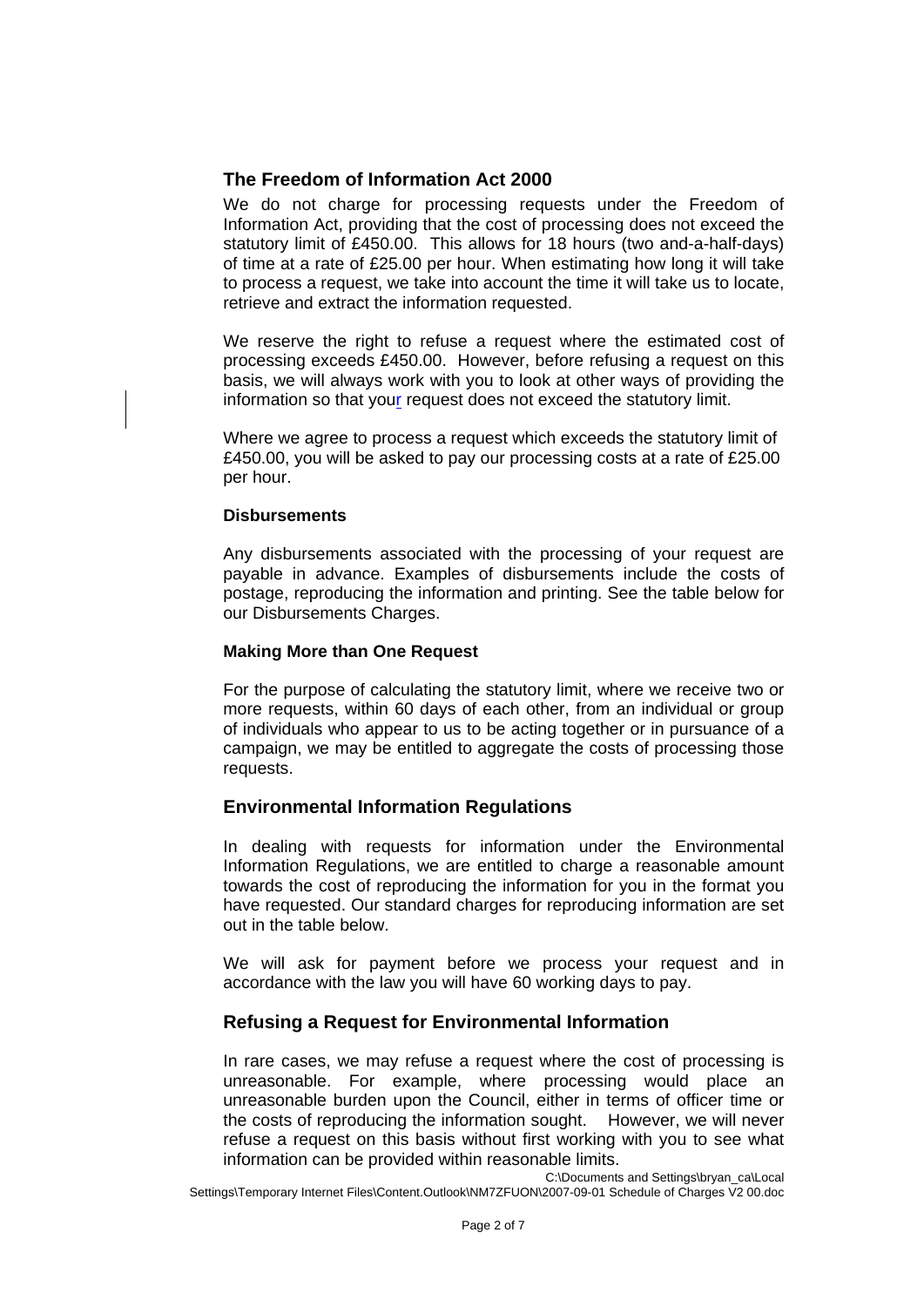In determining if the cost of processing your request is unreasonable we may have regard to the statutory limit for processing requests under the Freedom of Information Act. This means that if we estimate that the cost of processing your request exceeds £450.00 then we reserve the right to refuse your request. This allows for 18 hours (two and-a-half-days) of time at a rate of £25.00 per hour.

#### *Waiver of Charges*

The Council may exercise its discretion not to collect the fees set out in the Schedule of Charges if the amount is less than £10.00.

#### *Review of Charges*

These charges will be reviewed annually and could be subject to change.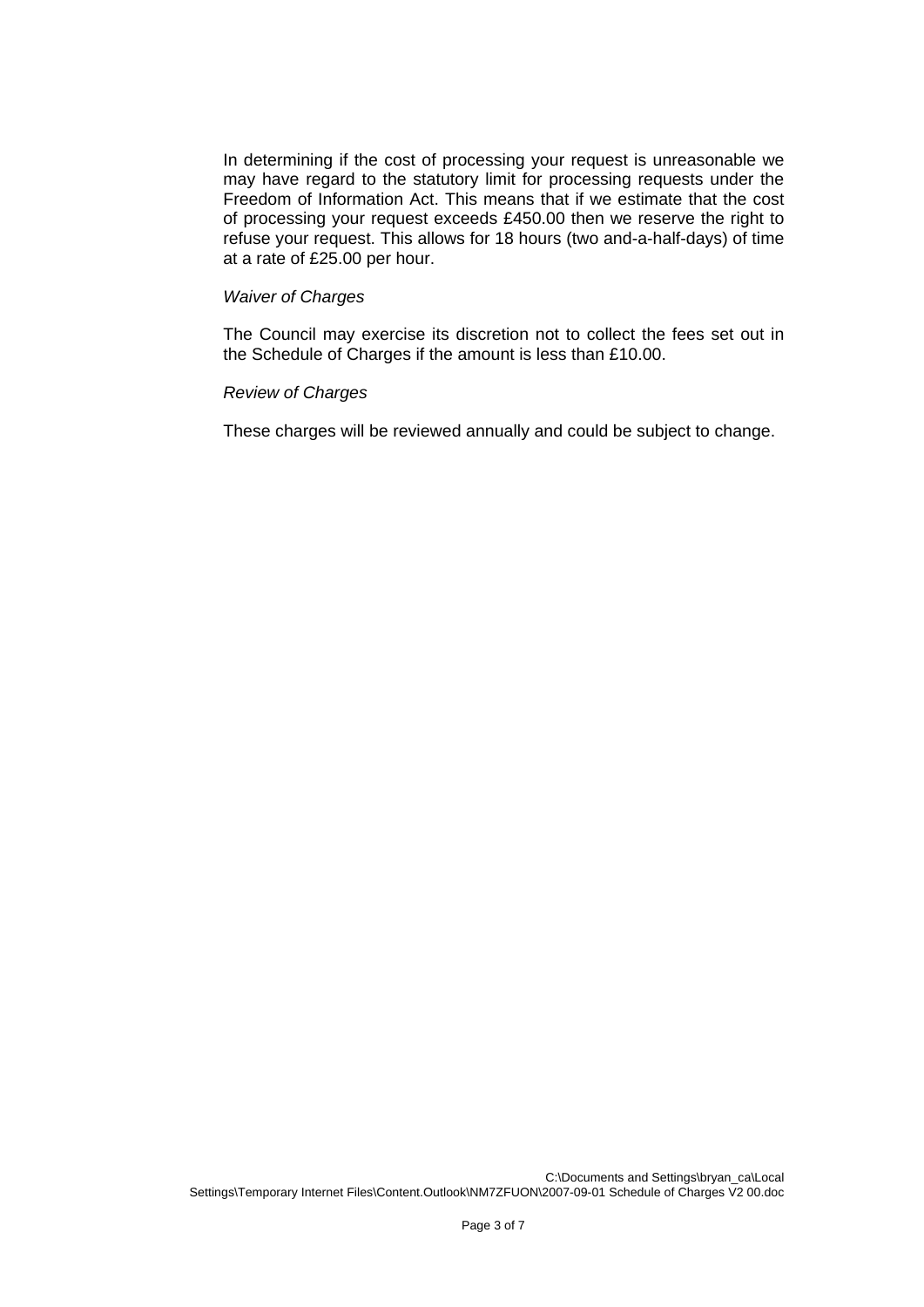# **Schedule of Charges**

The table below details the charges due for all Information Requests made under the Freedom of Information Act (2000), Environmental Information Regulations (2004) and Data Protection Act (1998).

All charges exclude the costs of postage.

| Type of<br>Charge                                                  | <b>Description</b>                                                                      | Charge                                                                                                                              |  |  |
|--------------------------------------------------------------------|-----------------------------------------------------------------------------------------|-------------------------------------------------------------------------------------------------------------------------------------|--|--|
| Freedom of information Act & Environmental Information Regulations |                                                                                         |                                                                                                                                     |  |  |
| "Applicable<br>Amount" less<br>than £450.00                        | Estimation of the officer<br>time taken to process<br>the request less than 18<br>hours | No charge<br>(disbursements will be<br>charged separately)                                                                          |  |  |
| "Applicable<br>Amount" more<br>than £450.00                        | Estimation of the officer<br>time taken to process<br>the request more than<br>18 hours | Initial £450.00 costs<br>plus any additional<br>hours charges @<br>£25.00 per hour<br>(disbursements will be<br>charged separately) |  |  |
| <b>Data Protection Act 1998</b>                                    |                                                                                         |                                                                                                                                     |  |  |
| "Structured"<br>Information                                        | <b>Fixed Statutory Charge</b>                                                           | £10.00                                                                                                                              |  |  |
| "Unstructured"<br>Information                                      | Where Section 9A of the<br><b>Data Protection Act</b><br>applies                        | See Fol and EIR above                                                                                                               |  |  |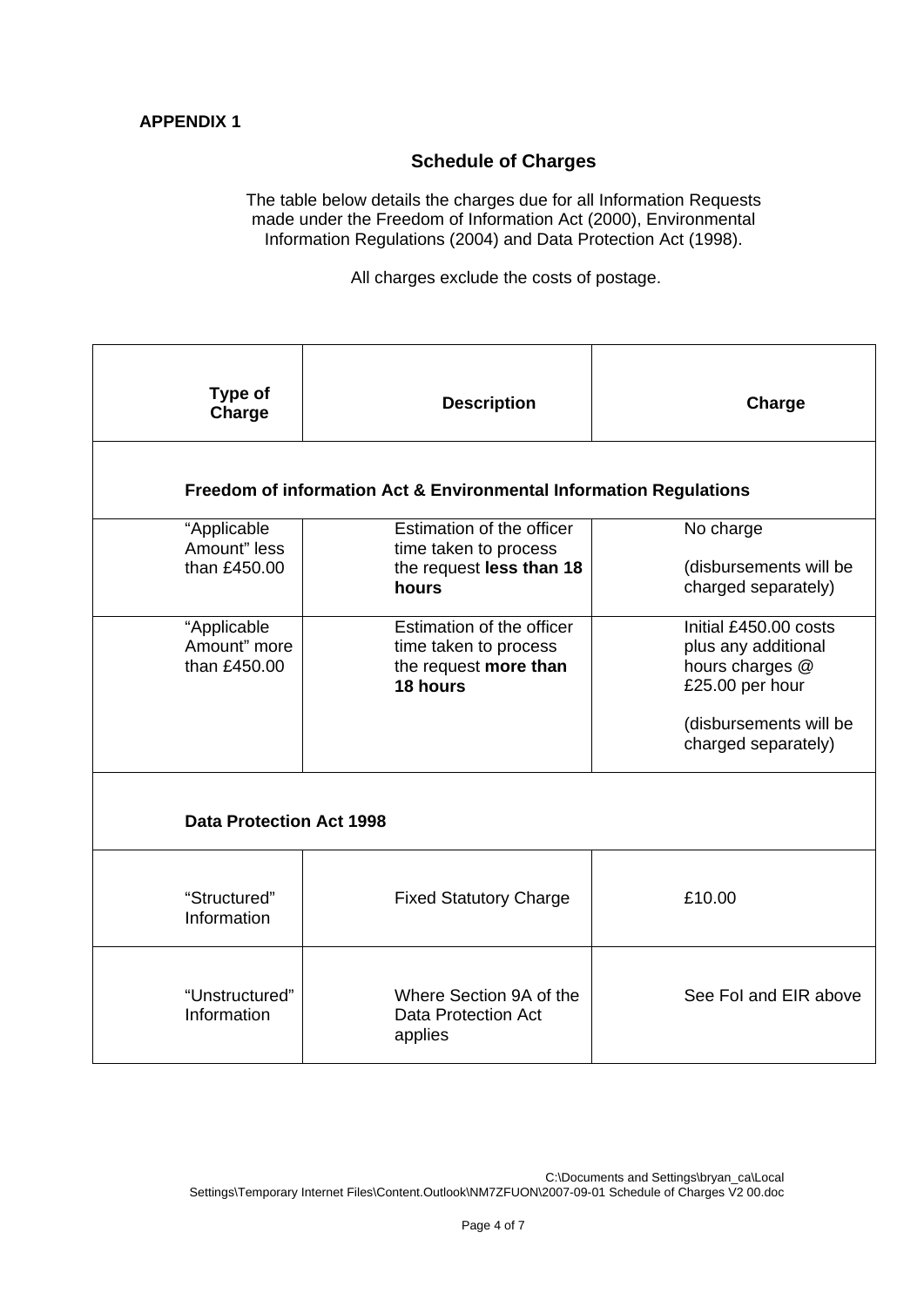### **Re-Use of Public Sector Information Regulations**

Much of the information supplied under the FOIA will be subject to copyright protection. Information can be re-used for the purposes of research for non-commercial purposes, for private study or for news reporting and reviews, without requiring formal consent from the Council. However if an applicant wishes to re-use the information for commercial However if an applicant wishes to re-use the information for commercial purposes, including publishing, he or she will require the Council's permission.

Under the Regulations the Council are able to make a charge for the re-use of documents which can reflect the total cost of collecting, producing, re-producing and disseminating documents together with a reasonable return on investment.

Please Contact the Council's Information & Risk Management Officer if you are considering applying for information under these regulations or would like more information

Telephone: 01684 862151

Email: [worcestershirehub@malvernhills.gov.uk](mailto:worcestershirehub@malvernhills.gov.uk)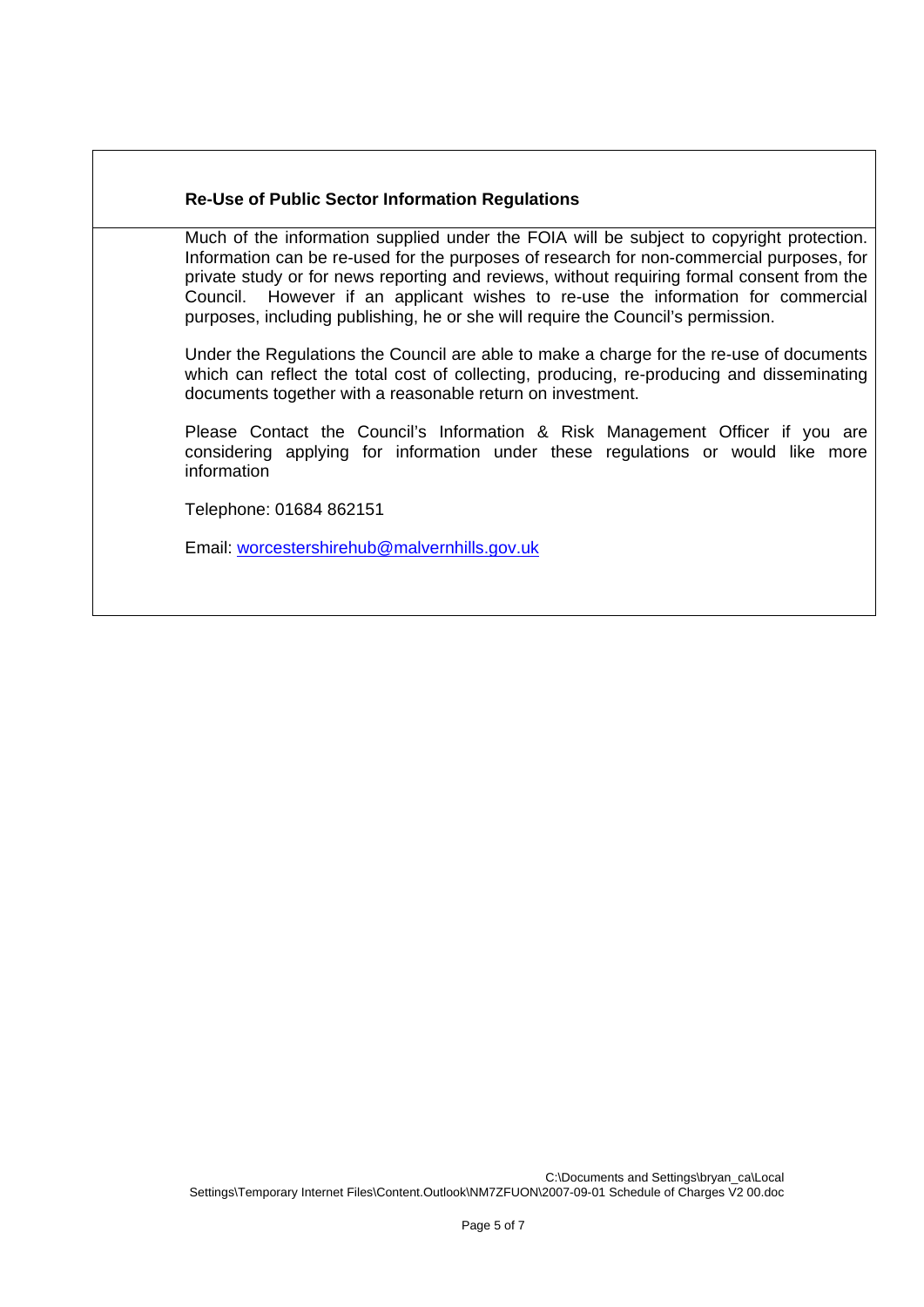| Type of<br><b>Charge</b>  | <b>Description</b>                      | <b>Charge</b>                                                                                  |  |  |
|---------------------------|-----------------------------------------|------------------------------------------------------------------------------------------------|--|--|
| <b>Disbursement Costs</b> |                                         |                                                                                                |  |  |
| <b>Materials</b>          | E mail transmission                     | No charge                                                                                      |  |  |
|                           | CD/DVD per disk                         | £2.00 (inc VAT)                                                                                |  |  |
|                           | Postage costs                           | Variable<br>(weight<br>and<br>size). Costs based on<br>Royal Mail Standard 2nd<br><b>Class</b> |  |  |
|                           | Photographs                             | Costs of reproduction                                                                          |  |  |
| <b>Photocopy Charges</b>  |                                         |                                                                                                |  |  |
| <b>Paper Size</b>         | <b>Black and White</b><br>(£ per sheet) | <b>Colour (if applicable)</b><br>(£ per sheet)                                                 |  |  |
| A4                        | 0.10p                                   | 0.25p                                                                                          |  |  |
| A <sub>3</sub>            | 0.15p                                   | 0.50p                                                                                          |  |  |
| A2                        | 0.40p                                   | Commercial rates apply<br>and will be recharged at<br>basic cost to the Council                |  |  |